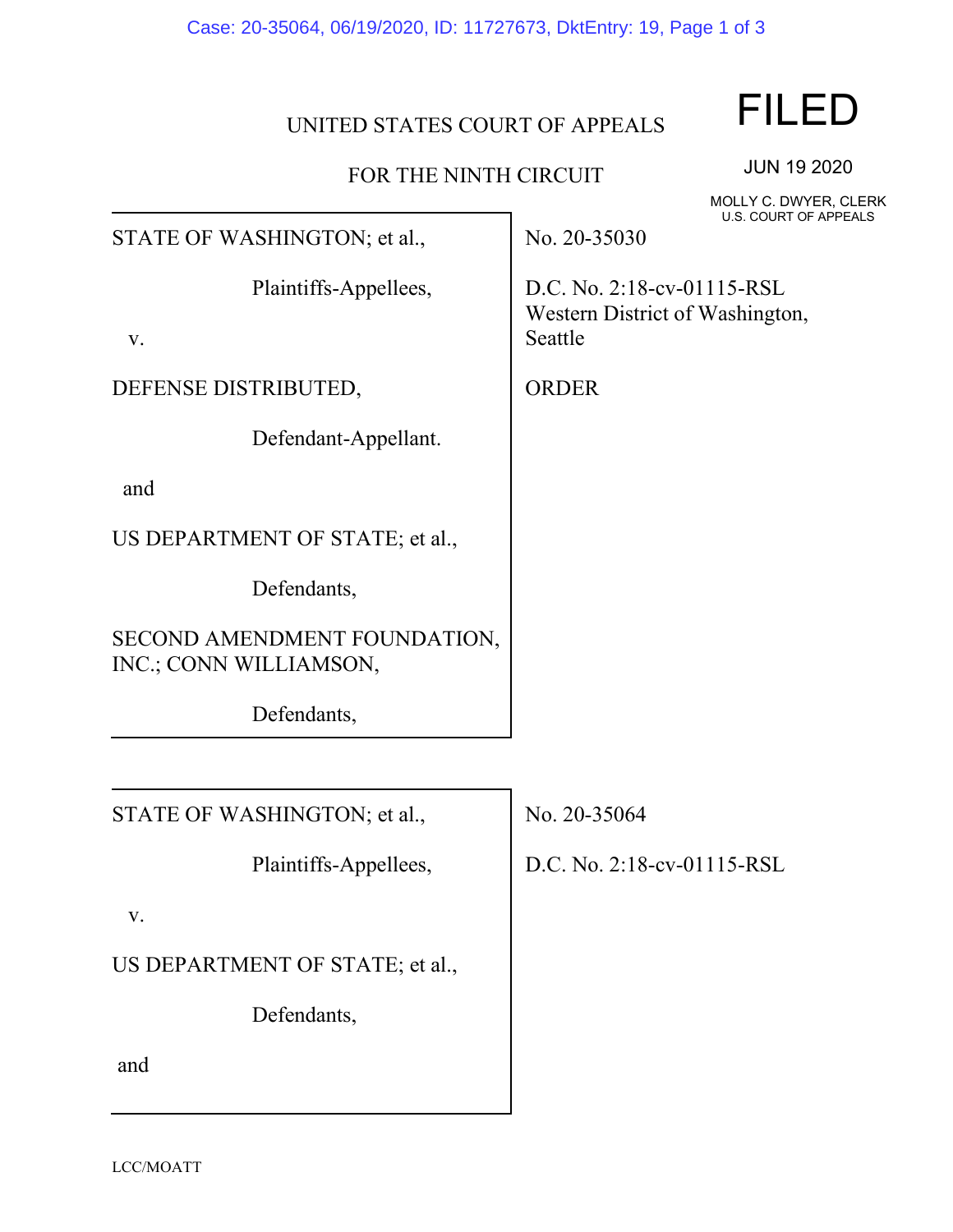SECOND AMENDMENT FOUNDATION; CONN WILLIAMSON,

Defendants-Appellants.

The court sua sponte consolidates these appeals. Appeal Nos. 20-35030 and 20-35064 are consolidated.

The court has reviewed the briefing in support of and in opposition to appellees' motion to dismiss. A review of these filings and the underlying record suggests that this court may lack jurisdiction over these appeals because appellants may lack standing to bring/prosecute these appeals. *See Lujan v. Def. of Wildlife*, 504 U.S. 555, 560-61 (1992) (stating criteria for standing); *see also In re First Capital Holdings Corp. Fin. Prod. Sec. Litig.*, 33 F.3d 29, 30 (9th Cir. 1994) (noting that the same standing criteria that apply in the district court apply in the court of appeals).

Within 21 days after the date of this order, appellants shall file a response showing cause why these appeals should not be dismissed for lack of standing. Appellees may file a response within 10 days after service of appellants' memorandum.

If appellants do not comply with this order, the Clerk shall dismiss these appeals pursuant to Ninth Circuit Rule 42-1.

The motion to dismiss will be addressed by separate order.